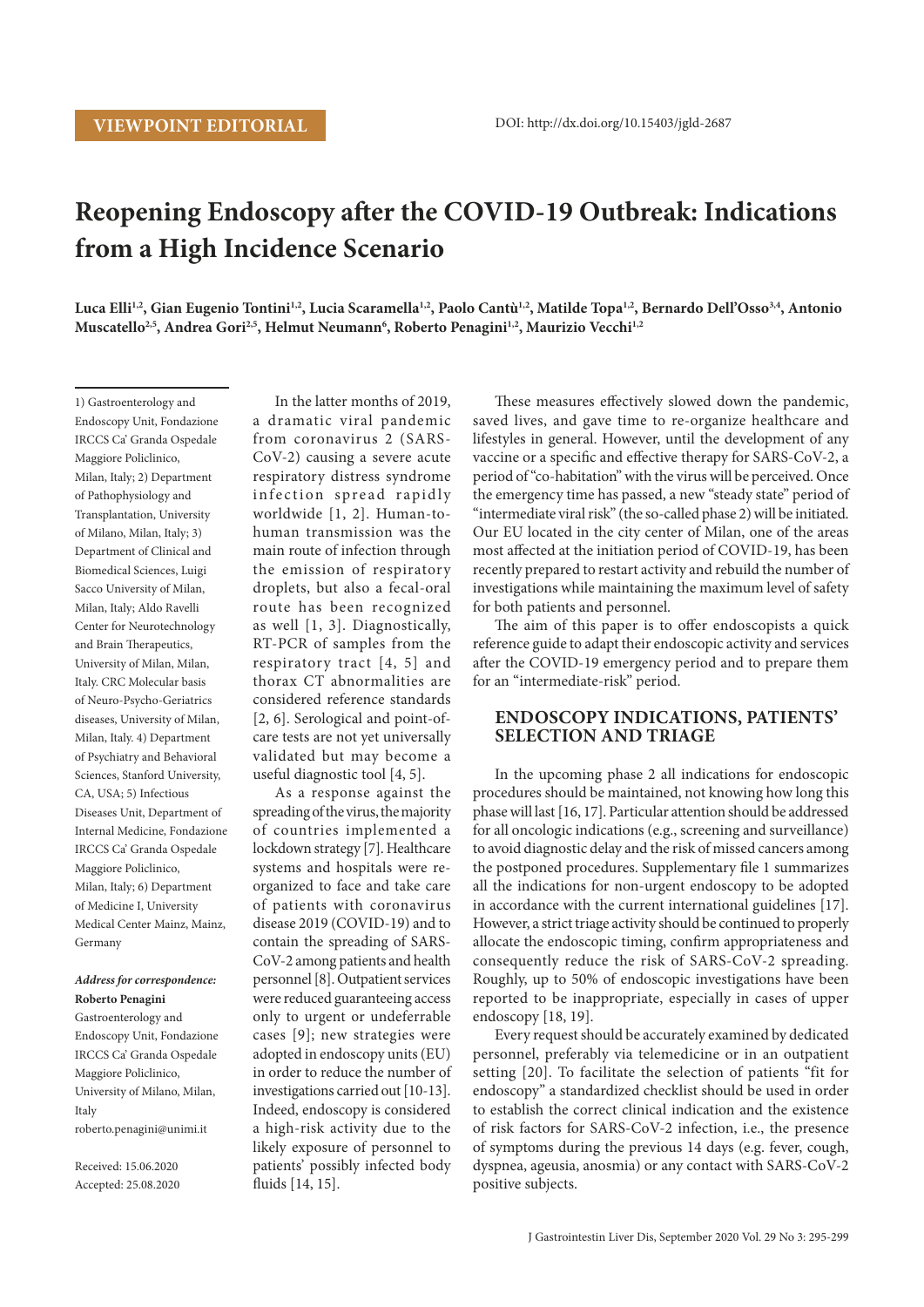Moreover, it is desirable to develop online forms or smartphone applications that will support the optimization of the allocation and time of human resources.

Triage will continue on the day of the procedure, at the EU (Supplementary file 2). The patient's body temperature should be taken, allocating the person to the high-risk category if the temperature, measured with an infrared thermometer (forehead/temporal artery), results ≥37.3° Celsius. Moreover, when available, a rapid point-of-care test for viral RT-PCR and/ or antibodies anti- SARS-CoV-2 will prove useful, although its cost-effectiveness needs to be evaluated. With this respect three strategies are available: 1) to test every patient; 2) to test every patient in the early phase 2 only, and shift to strategy 3 once epidemiologic data set on reassuring levels; 3) to test patients reporting risk factors for SARS-CoV-2 infection only (answer "yes" to items a, b, c in the checklist at Supplementary file 2).

Telemedicine will be a useful tool in phase 2 of the COVID-19 scenario to keep the extent of interpersonal contacts as low as possible. However, telemedicine is not considered to be an official tool for medicine by the law and insurance systems of many countries, and, similarly, the pre-selection of patients using an electronic Case Report Form in order to qualify for access to the endoscopy service (transforming an EU into a "filtered" outpatient facility) should at least be validated by an internal board.

These changes in clinical practice require a parallel change in the legislative, insurance and local protocol systems, bearing in mind that in recent years we have witnessed the rapidly increasing risk of litigation and number of malpractice claims, which have resulted in defensive medicine becoming a wellestablished way of thinking in physicians' decisions [10].

# **MANAGEMENT OF PATIENTS AND PERSONNEL**

#### **Patients**

All patients should be provided with surgical masks and supplies to perform hand hygiene at the entrance of the EU [21]. In addition, COVID-19 positive and high-risk patients should be provided with a pair of gloves and a disposable light-fabric isolation gown. Accompanying people should wait outside the EU; their access being allowed only for strictly necessary clinical or organizational issues, and with adequate personal protective equipment (PPE). Patients should keep the surgical mask on until the very beginning of oral-route and throughout their anal-route endoscopy examination. For endoscopy, patients should wear a disposable gown and colonoscopy shorts, if available and specific endoscopic masks limiting droplets; all their clothes should be kept in a closed plastic bag. If logistics and time schedule do not allow, low-risk patients undergoing esophagogastroduodenoscopy can wear a disposable light-fabric isolation gown over their clothes. As soon as the endoscopic procedure is finished and before the patient is sent to a dedicated recovery room, a new surgical mask must be worn.

## **Healthcare Professionals**

In a phase 2 scenario PPE use remains crucial and should not be underestimated, but at the same time it will be reconsidered as a result of the lowering incidence of SARS-CoV-2 infection. Clearly, during the endoscopic examination of COVID-19 positive and high-risk patients, in order to protect the medical staff, we suggest high-performance PPE, i.e. a N95 or FFP2/FFP3 respirator, a hairnet, a double pair of gloves, a disposable waterproof surgical gown, a face shield or goggles, and work safety clogs.

In early phase 2, high-grade PPE is suggested even in the case of low-risk patients' endoscopy. We suggest to wear a disposable light-fabric isolation gown over the waterproof surgical gown, and change it after each endoscopy. Conversely, in an advanced phase 2, where the COVID-19 incidence is hopefully lower and presumably there is greater availability of point-of-care tests, standard endoscopies on low-risk subjects should be considered at a lower risk of infection and, consequently, lighter-grade equipment will be needed, i.e. keeping facial protection (i.e., respirator, hairnet, face shield/ goggles), a single pair of gloves, a disposable light-fabric isolation gown and clogs. In case of PPE shortage, surgical masks may be used as an alternative to respirators.

Particular attention should be paid to more advanced endoscopic techniques such as device-assisted endoscopy, endoscopic ultrasound and endoscopic retrograde cholangiopancreatography. These exams generally last longer than standard endoscopy and require higher personal exposure, thus in this intermediate phase it is recommended to wear high-performance PPE. However, for these procedures we encourage a systematic patients' screening in order to use lighter PPE which are more comfortable for daily routine use during prolonged procedures. Sequences to wear and remove PPE has been previously described [9] and protocols regarding PPE are available at the American Center for Disease Control webpage: https://www.cdc.gov/hai/pdfs/ppe/ppe-sequence.pdf [22].

A filter area should be a room connected with the COVID-19 area. Alternatively, the personnel should consider to initially undress (remove gown and outer pair of gloves) in the COVID-19 endoscopy area and then to complete the remaining steps in the filter area (Fig. 1). The personnel of the low-risk rooms should initially undress (remove light-fabric isolation gown and gloves) in the endoscopic rooms and then carry out the remaining operations out of it. Of course, the outer pair of gloves should be disposed of after each procedure. While treating COVID-19 positive patients, the inner pair of gloves must not be changed between procedures but rather cleaned with hand wash or alcoholic solution.

Preferably, one stable endoscopic team should be scheduled for each room therefore decreasing the basic reproduction number (R0) of any new incident case within the endoscopy facilities. The allocation of personnel to the different endoscopic rooms should consider the risk of a severe outcome in case of COVID-19 against age and/or present co-morbidities; in other words, elderly subjects and/or with co-morbidities should be put in the low-risk rooms. Finally, all non-essential staff should be minimized. It is strictly important to train the personnel periodically on PPE procedures and carry out regular quality controls. Furthermore, it is crucial to test the personnel regularly (twice per month) for RT-PCR and ensure active surveillance in order to prevent viral spread among the endoscopy staff.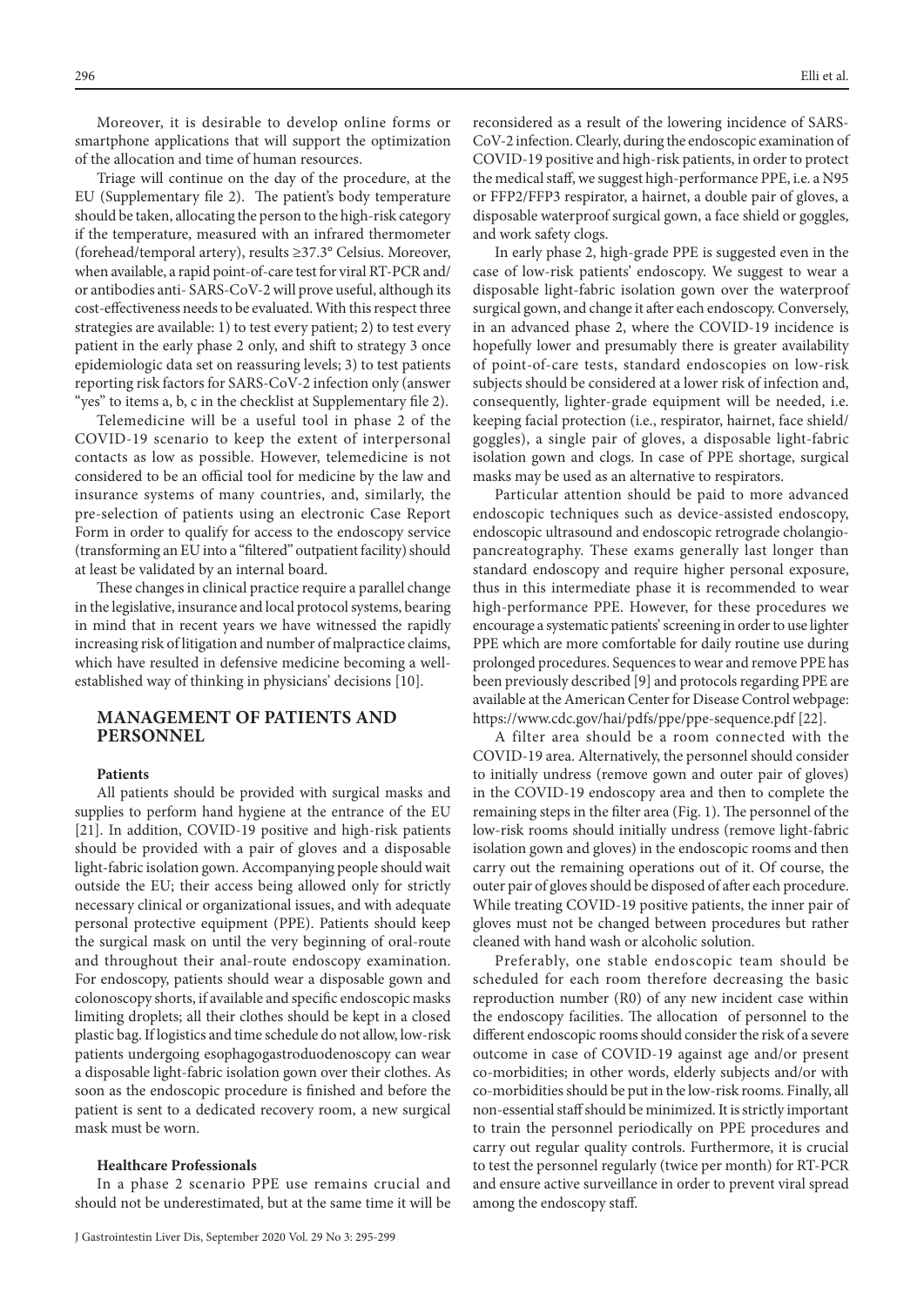

**Fig. 1.** Example of space management for the endoscopy unit during phase 2.

While preparing to implement the next phase-2 organization of EU, the mental health of the professionals involved needs taking into particular account. Symptoms of burn-out (including mental exhaustion, irritability and insomnia) are expected as consequences of the changed patterns of daily routines [23]. Timely and effective interventions should be made accessible to endoscopists involved in COVID-19 units.

#### **Endoscopic procedures and space management**

During the COVID-19 outbreak, in order to avoid the risk of viral transmission, all EUs reorganized their rooms: generally reserving one room for low-risk patients – oral route, one for low-risk patients – anal route or one room for low-risk patients according to availability, and one for high-risk and COVID-19 positive patients [9]. In the upcoming scenario another adjustment should be applied which is increasing, whenever possible, the number of rooms dedicated to low-risk patients and ideally including a room dedicated to aerosol-generating procedures, considered to be more prone to SARS-CoV-2 infection (i.e., all nasal and oral-route procedures).

Another important organizational issue concerns the storage of single-use devices in the operating rooms, which should not be on shelves, but in protected spaces in order to simplify sanitation.

Furthermore, every effort should be made to maintain one full set of endoscopic armamentaria in a COVID-19 area, when still in place, in order to perform all the endoscopic procedures on COVID-19 inpatients in an isolated environment.

To prevent possible patient-to-patient and patient-topersonnel transmission, several aspects should be systematically taken into account. Overcrowding should be always avoided and an adequate air change per hour should be maintained [24]. When available, negative-pressure endoscopic rooms should then be preferred, especially for COVID-19 patients [25]. As an alternative,well-naturally ventilated rooms may be sufficient especially if an adequate time interval between examinations is set [15, 26, 27].

Fig. 1 offers a possible layout of the spaces in an EU.

#### **Schedule and duration of procedures**

 As stated before [9], patients should enter the EU based on their assessed risk for SARS-CoV-2 infection. Ideally, low-risk patients should be the first procedures to carry out. On the contrary, any endoscopy of COVID-19 positive patients should be the last, with high-risk patients just before them. In the early phase 2 COVID-19 negative inpatients should be allocated in the high-risk group considering the higher prevalence of COVID-19 in the hospital setting, to be then moved to the low-risk group as the pandemic regresses.

Particular attention should be paid to the schedule time of endoscopies: it is advisable to reserve more time to each examination keeping in mind the time spent to adequately wear/don PPE, to the patient's undressing, and other logistic changes such as preventing any overcrowding in the recovery rooms.

# **Reprocessing of flexible endoscopes and endoscopic accessories**

The standard techniques as described in the American and European guidelines are sufficient and the transmission risk has been reported as low [28]. The healthcare professionals in charge of disinfection should wear high-performance PPE, with a surgical mask being considered adequate [25, 29].

### **Video-capsule endoscopy**

Video-capsule endoscopy (VCE) may be considered a lowrisk procedure, since aerosol is not generally produced but it is well known that patients can cough while swallowing the capsule [30]. In any case, the personnel in attendance should wear adequate PPE, including a facial shield (see previous sections in accordance with the proposed checklist). In the case of VCE for high-risk or COVID-19 positive patients, the investigation should be arranged with precautions similarly to wired endoscopy. When using VCE with a recorder (e.g. PillCam-3) it is suggested to maintain the previous indication of wrapping the recorder and its belt in plastic and secure everything with some tape. Accurate disinfection of the instruments with appropriate products is then recommended.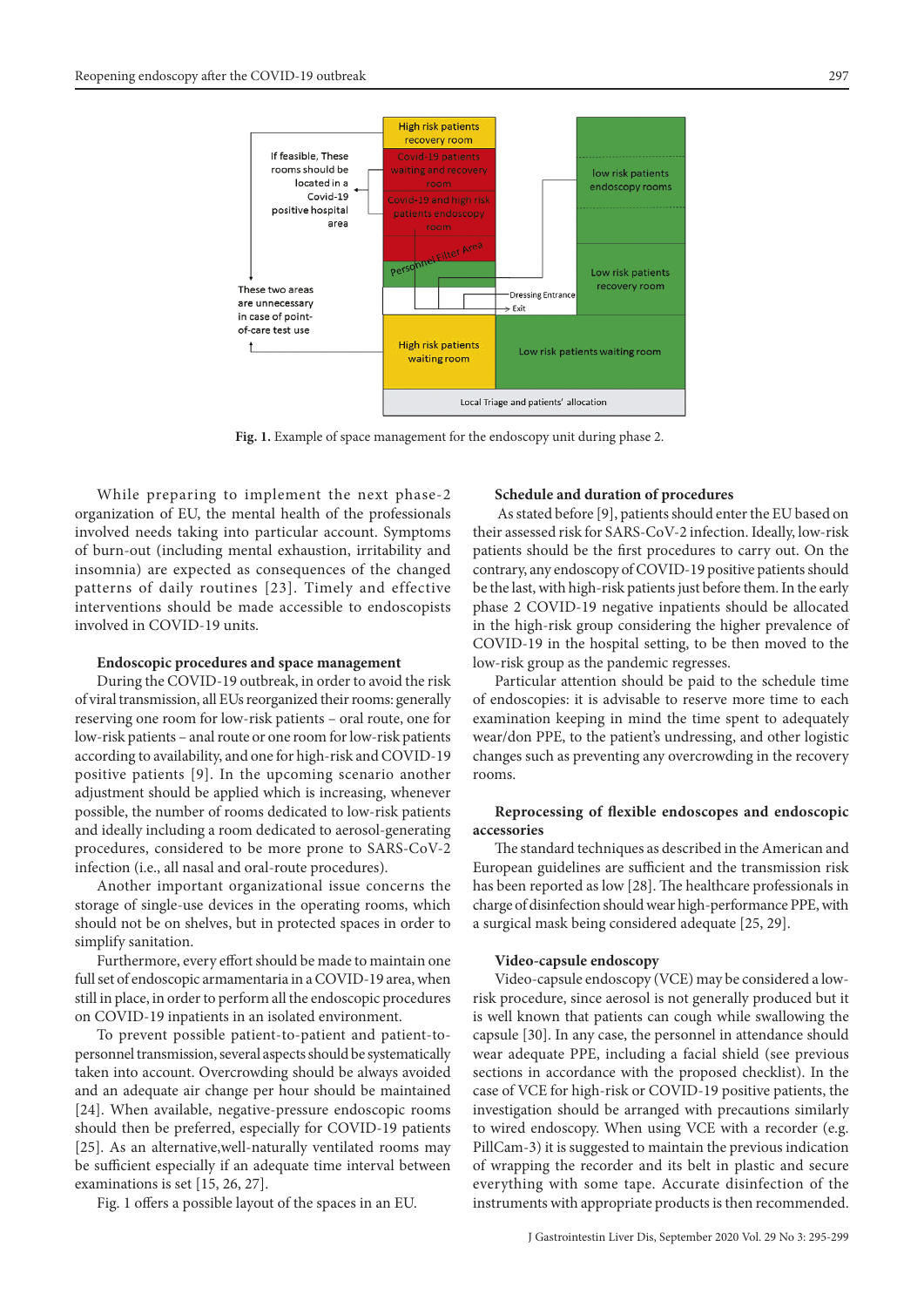

**Fig. 2**. Endoscopic roadmap of patients during phase 2.

# **CONCLUSIONS**

With the present manuscript we aimed to support endoscopists in preparing their units for COVID-19 Phase 2, after the severe SARS-CoV-2 pandemic (Fig. 2). We are aware that many factors can influence the above-mentioned indications, especially regarding logistic support, economic status and related resource shortage. Furthermore, we are conscious about the paucity of evidence supporting many of the suggestions we have put forward. However, we think that the experience gained in an EU located in a region where the pandemic levels have been among the highest worldwide, can prove of assistance for other colleagues who find themselves directly on the line at an intermediate epidemic state or, as in our case, after this severe COVID-19 outbreak.

**Conflicts of interest:** None to declare.

**Authors' contributions**: L.E., G.E.T, L.S., B.D.O., A.M., A.G: drafted and critically revised the manuscript; B.D.O.: drafted the psychiatric paragraph; M.T.: drafted of the manuscript and updated bibliography; H.N., P.C., M.V., R.P (guarantor): critically revised the manuscript.

**Supplementary material**: To access the supplementary material visit the online version of the *J Gastrointestin Liver Dis* at http://dx.doi. org/10.15403/jgld-2687

# **REFERENCES**

- 1. Huang C, Wang Y, Li X, et al. Clinical features of patients infected with 2019 novel coronavirus in Wuhan, China. Lancet 2020;395:497–506. doi:[10.1016/S0140-6736\(20\)30183-5](http://dx.doi.org/10.1016/S0140-6736(20)30183-5)
- 2. Ai T, Yang Z, Hou H, et al. Correlation of Chest CT and RT-PCR Testing in Coronavirus Disease 2019 (COVID-19) in China: A Report of 1014 Cases. Radiology 2020;296:E32-E40. doi:[10.1148/](http://dx.doi.org/10.1148/radiol.2020200642) [radiol.2020200642](http://dx.doi.org/10.1148/radiol.2020200642)
- 3. Yang Y, Peng F, Wang R, et al. The deadly coronaviruses: The 2003 SARS pandemic and the 2020 novel coronavirus epidemic in China. J Autoimmun 2020;109:102434. doi:[10.1016/j.jaut.2020.102434](http://dx.doi.org/10.1016/j.jaut.2020.102434)
- 4. Pan Y, Li X, Yang G, et al. Serological immunochromatographic approach in diagnosis with SARS-CoV-2 infected COVID-19 patients. J Infect 2020;81:e28-e32. doi[:10.1016/j.jinf.2020.03.051](http://dx.doi.org/10.1016/j.jinf.2020.03.051)
- 5. Infantino M, Damiani A, Gobbi FL, et al. Serological Assays for SARS-CoV-2 Infectious Disease: Benefits, Limitations and Perspectives. Isr Med Assoc J 2020;22:203–210.
- 6. Guan WJ, Ni ZY, Hu Y, et al. Clinical Characteristics of Coronavirus Disease 2019 in China. N Engl J Med 2020;382:1708-1720. doi:[10.1056/](http://dx.doi.org/10.1056/NEJMoa2002032) [NEJMoa2002032](http://dx.doi.org/10.1056/NEJMoa2002032)
- 7. Rosenbaum L. Facing Covid-19 in Italy Ethics, Logistics and Therapeutics on the Epidemic's Front Line. N Engl J Med 2020;382:1873- 1875. doi[:10.1056/NEJMp2005492](https://doi.org/10.1056/nejmp2005492)
- 8. Cook TM, El-Boghdadly K, McGuire B, McNarry AF, Patel A, Higgs A. Consensus guidelines for managing the airway in patients with COVID-19 : Guidelines from the Difficult Airway Society, the Association of Anaesthetists the Intensive Care Society, the Faculty of Intensive Care Medicine and the Royal College of Anaesthetists. Anaesthesia 2020;75:785-799. doi:[10.1111/anae.15054](https://doi.org/10.1111/anae.15054)
- 9. Elli L, Rimondi A, Scaramella L, et al. Endoscopy during the Covid-19 outbreak: experience and recommendations from a single center in a high-incidence scenario. Dig Liver Dis 2020;52:606-612. doi:[10.1016/j.](http://dx.doi.org/10.1016/j.dld.2020.04.018) [dld.2020.04.018](http://dx.doi.org/10.1016/j.dld.2020.04.018)
- 10. Elli L, Tenca A, Soncini M, Spinzi G, Buscarini E, Conte D. Defensive medicine practices among gastroenterologists in Lombardy: Between lawsuits and the economic crisis. Dig Liver Dis 2013;45:469-473. doi[:10.1016/j.dld.2013.01.004](http://dx.doi.org/10.1016/j.dld.2013.01.004)
- 11. Repici A, Maselli R, Colombo M, et al. Coronavirus (COVID-19) outbreak: what the department of endoscopy should know. Gastrointest Endosc 2020;l;92:192-197. doi:[10.1016/j.gie.2020.03.019](http://dx.doi.org/10.1016/j.gie.2020.03.019)
- 12. Branch Infection Control, Health Protection. Infection Control Branch Recommended Personal Protective Equipment (PPE) in hospitals/ clinics under Serious/Emergency Response Level Recommended Personal Protective Equipment for routine patient care and performing aerosol-generating procedures in hospitals/clinics under Serious/